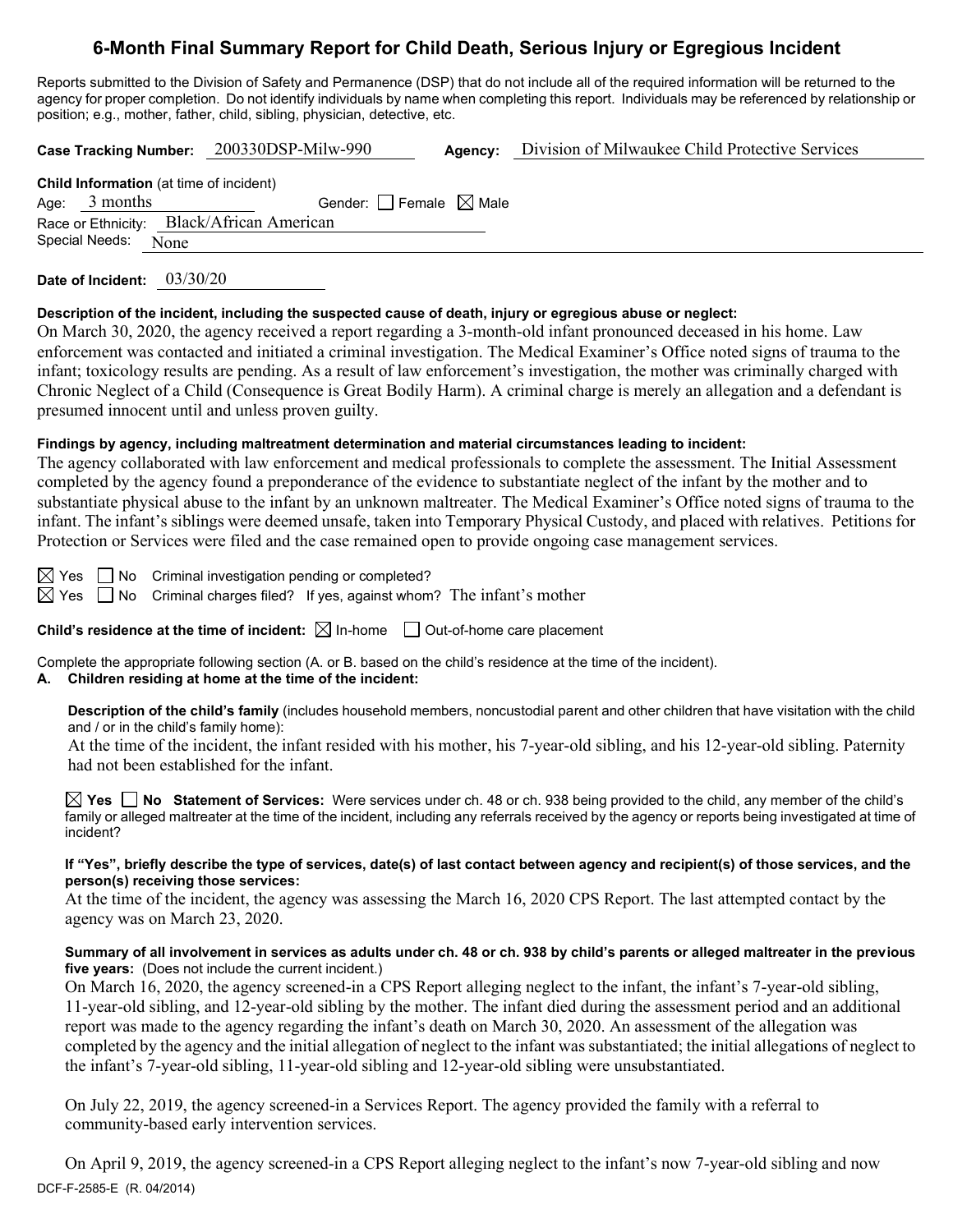12-year-old sibling by the mother. An assessment was completed by the agency and the allegation of neglect was unsubstantiated. The case remained open to provide in-home services voluntarily.

On January 18, 2019, the agency screened-in a CPS Report alleging neglect to the infant's now 7-year-old sibling and now 12-year-old sibling by the mother. An assessment was completed by the agency and the allegation of neglect was unsubstantiated. The case was closed upon completion of the Initial Assessment.

On February 23, 2017, the agency screened-in a CPS Report alleging neglect to the infant's now 11-year-old sibling and now 12-year-old sibling by the mother and an unrelated adult living in the family home. An assessment was completed by the agency and the allegation of neglect was unsubstantiated. The case was closed upon completion of the Initial Assessment.

On July 26, 2016, the agency screened-in a CPS Report alleging neglect to the infant's now 7-year-old sibling and now 12-year-old sibling by the mother and sexual abuse to the infant's now 7-year-old sibling and now 12-year-old sibling by a non-caregiver. An assessment was completed by the agency and the allegations of neglect and sexual abuse were unsubstantiated. The case was closed upon completion of the Initial Assessment.

**Summary of actions taken by the agency under ch. 48, including any investigation of a report or referrals to services involving the child, any member of the child's family living in this household and the child's parents and alleged maltreater.** (Does not include the current incident.)

(Note: Screened out reports listed in this section may include only the date of the report, screening decision, and if a referral to services occurred at Access. Reports that do not constitute a reasonable suspicion of maltreatment or a reason to believe that the child is threatened with harm are not required to be screened in for an Initial Assessment, and no further action is required by the agency.) On March 16, 2020, the agency screened-in a CPS Report alleging neglect to the infant, the infant's 7-year-old sibling, 11-year-old sibling, and 12-year-old sibling by the mother. The infant died during the assessment period and an additional report was made to the agency regarding the infant's death on March 30, 2020. An assessment of the allegation was completed by the agency and the initial allegation of neglect to the infant was substantiated; the initial allegation of neglect to the infant's 7-year-old sibling, 11-year-old sibling and 12-year-old sibling was unsubstantiated.

On July 22, 2019, the agency screened-in a Services Report. The agency provided the family with a referral to the community-based early intervention services.

On April 9, 2019, the agency screened-in a CPS Report alleging neglect to the infant's now 7-year-old sibling and now 12-year-old sibling by the mother. An assessment was completed by the agency and the allegation of neglect was unsubstantiated. The case remained open to provide in-home services voluntarily.

On January 18, 2019, the agency screened-in a CPS Report alleging neglect to the infant's now 7-year-old sibling and now 12-year-old sibling by the mother. An assessment was completed by the agency and the allegation of neglect was unsubstantiated. The case was closed upon completion of the Initial Assessment.

On January 8, 2019, the agency screened-out a CPS Report.

On February 23, 2017, the agency screened-in a CPS Report alleging neglect to the infant's now 11-year-old sibling and now 12-year-old sibling by the mother and an unrelated adult living in the family home. An assessment was completed by the agency and the allegation of neglect was unsubstantiated. The case was closed upon completion of the Initial Assessment.

On July 26, 2016, the agency screened-in a CPS Report alleging neglect to the infant's now 7-year-old sibling and now 12-year-old sibling by the mother and sexual abuse to the infant's now 7-year-old sibling and now 12-year-old sibling by a non-caregiver. An assessment was completed by the agency and the allegations of neglect and sexual abuse were unsubstantiated. The case was closed upon completion of the Initial Assessment.

On May 19, 2015, the agency screened-out a CPS Report.

On February 21, 2014, the agency screened-in a CPS Report alleging neglect to the infant's now 7-year-old sibling, now 11-year-old sibling and now 12-year-old sibling by the mother and the infant's now 7-year-old sibling's father and alleging physical abuse to the infant's now 7-year-old sibling, now 11-year-old sibling and now 12-year-old sibling by the mother. An assessment was completed by the agency and the allegations of neglect and physical abuse were unsubstantiated. The case was closed upon completion of the Initial Assessment.

On July 2, 2013, the agency screened-in a CPS Report alleging neglect to the infant's now 7-year-old sibling and now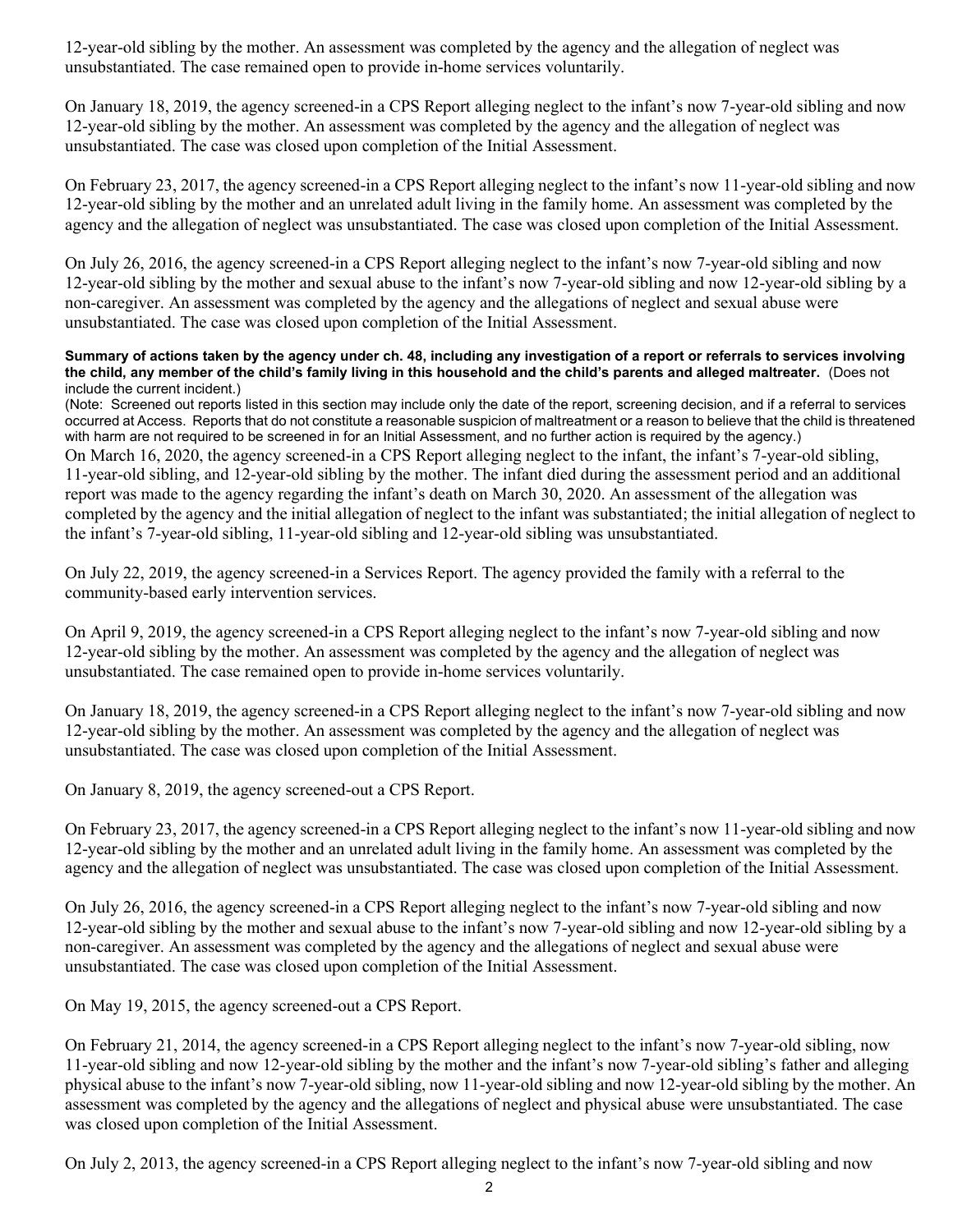12-year-old sibling by the mother. An assessment was completed by the agency and the allegation of neglect was unsubstantiated. The family was referred to community resources and the case was closed upon completion of the Initial Assessment.

On May 16, 2013, the agency screened-in a CPS Report alleging sexual abuse to the infant's now 12-year-old sibling and now 11-year-old sibling by a relative An assessment was completed by the agency and the allegation of sexual abuse was substantiated. The family was referred to community resources and the case was closed upon completion of the Initial Assessment.

On February 18, 2013, the agency screened-in a CPS Report alleging neglect to the infant's now 7-year-old sibling by the mother. An assessment was completed by the agency with the determination of services not needed. The case was closed upon completion of the Initial Assessment.

On May 19, 2012, the agency screened-in a CPS Report alleging neglect to the infant's now 11-year-old sibling and now 12-year-old sibling by the mother. An assessment was completed by the agency with the determination of services not needed. The case was closed upon completion of the Initial Assessment.

On September 28, 2009, the agency screened-in a CPS Report alleging neglect to the infant's now 11-year-old sibling and now 12-year-old sibling by the mother. An assessment was completed by the agency and the allegations of neglect and medical neglect were unsubstantiated. The case was closed upon completion of the Initial Assessment.

On March 25, 2008, the agency screened-in a Services Report. The agency provided referral information to the family.

# **Summary of any investigation involving the child, any member of the child's family and alleged maltreater conducted under ch. 48 and any services provided to the child and child's family since the date of the incident:**

The agency collaborated with law enforcement and medical professionals to complete the assessment. The Initial Assessment completed by the agency found a preponderance of the evidence to substantiate neglect of the infant by the mother and to substantiate physical abuse to the infant by an unknown maltreater. The Medical Examiner's Office noted signs of trauma to the infant. The infant's siblings were deemed unsafe, taken into Temporary Physical Custody, and placed with relatives. Petitions for Protection or Services were filed and the case remained open to provide ongoing case management services.

## **B. Children residing in out-of-home care (OHC) placement at time of incident:**

**Description of the OHC placement and basis for decision to place child there:**  $N/A$ 

# **Description of all other persons residing in the OHC placement home:**

 $N/A$ 

**Licensing history:** Including type of license, duration of license, summary of any violations by licensee or an employee of licensee or other actions that constitute a substantial failure to protect and promote the welfare of the child. N/A

| Summary of any actions taken by agency in response to the incident: (Check all that apply.) |                                                      |          |                                                   |  |
|---------------------------------------------------------------------------------------------|------------------------------------------------------|----------|---------------------------------------------------|--|
| $\boxtimes$                                                                                 | Screening of Access report                           |          | Attempted or successful reunification             |  |
|                                                                                             | Protective plan implemented                          |          | Referral to services                              |  |
|                                                                                             | Initial assessment conducted                         |          | Transportation assistance                         |  |
| NNOMI                                                                                       | Safety plan implemented                              |          | Collaboration with law enforcement                |  |
|                                                                                             | Temporary physical custody of child                  | $\times$ | Collaboration with medical professionals          |  |
|                                                                                             | Petitioned for court order / CHIPS (child in need of |          | Supervised visitation                             |  |
|                                                                                             | protection or services)                              | $\times$ | Case remains open for services                    |  |
|                                                                                             | Placement into foster home                           |          | Case closed by agency                             |  |
| N<br>M                                                                                      | <b>Placement with relatives</b>                      |          | Initiated efforts to address or enhance community |  |
|                                                                                             | Ongoing Services case management                     |          | collaboration on CA/N cases                       |  |
|                                                                                             |                                                      |          | Other (describe):                                 |  |

# **FOR DSP COMPLETION IF RECORD OR ON-SITE REVIEW WAS UNDERTAKEN:**

**Summary of policy or practice changes to address issues identified based on the record or on-site review of the incident:** Under the Child Welfare Disclosure Act (Section 48.981(7)(cr), Stats.), the Department of Children and Families' (DCF) Division of Safety and Permanence (DSP) completes an initial review of the agency's practice for each case reported under the